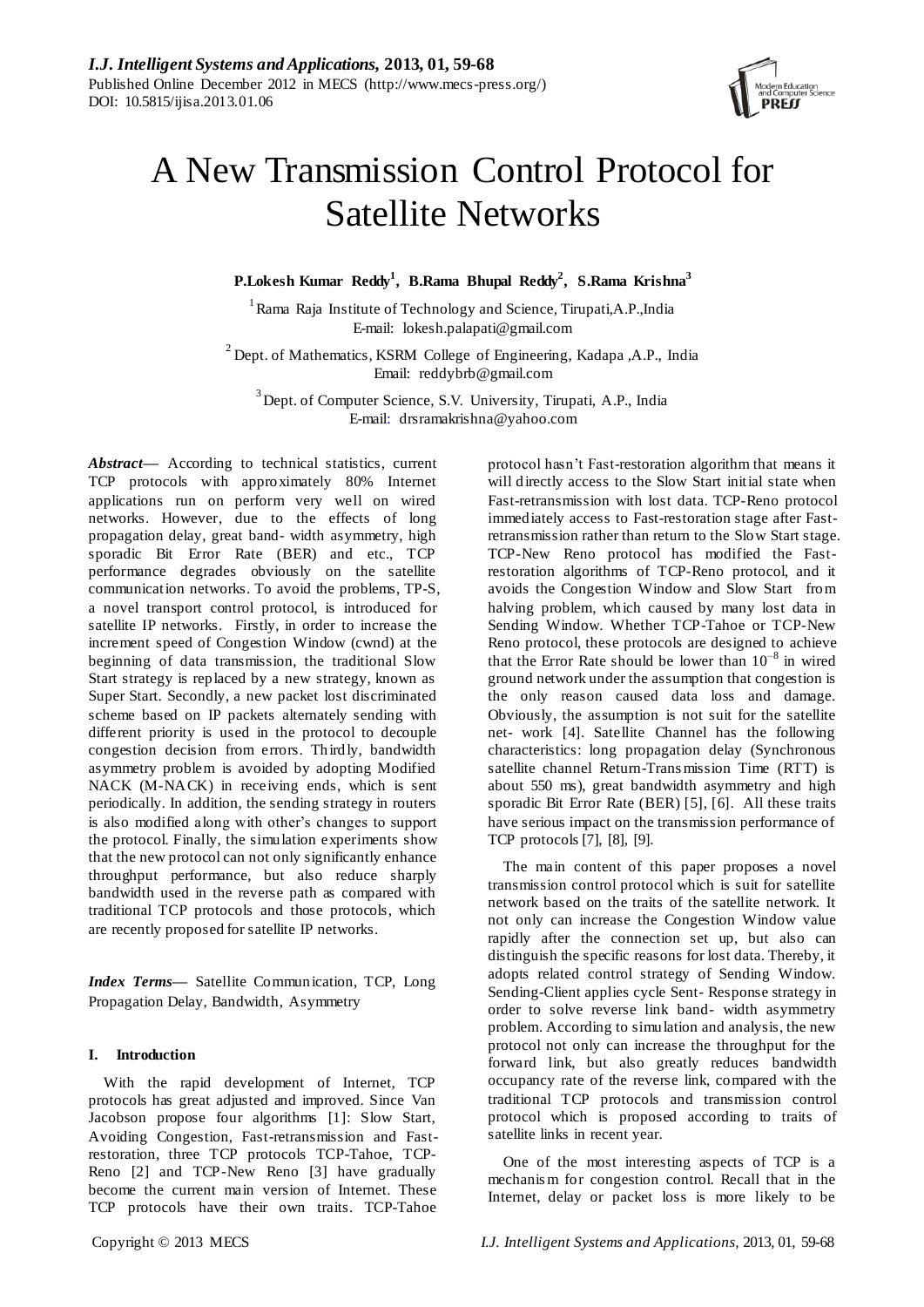caused by congestion than a hardware failure, and that retransmission can exacerbate the problem of congestion by injecting additional copies of a packet. To avoid congestion collapse, TCP uses changes in delay as a measure of congestion, and responds to congestion by reducing the rate at which it retransmits data. TCP"s four intertwined congestion control algorithms are slow start, congestion avoidance, fast retransmit, and fast recovery.

#### **1.1 Slow Start and Congestion Avoidance**

TCP uses a special congestion control mechanism when starting a new connection or when a message is lost. In- stead of transmitting enough data to fill the receiver's buffer *(<i>i.e.*, the receiver's window size), TCP begins by sending a single message containing data. If an acknowledgement arrives without additional loss, TCP doubles the amount of data being sent and sends two additional messages. If both acknowledgements arrive, TCP sends four messages, and so on. The exponential increase continues until TCP is sending half of the receiver's advertised window. When onehalf of the original window size is reached, TCP slows the rate of in- crease, and increases the window size linearly as long as congestion does not occur. The approach is known as slow start.

TCP"s congestion control mechanis ms respond well to increases in traffic. By backing off quickly, TCP is able to alleviate congestion. In essence, TCP avoids adding retransmissions when the Internet becomes congested. More important, if all TCPs follow the standard, the congestion control scheme means that all senders back off when congestion occurs and congestion collapse is avoided.

When the load offered to any network is more than it can handle, congestion builds up. The Internet is no exception. In this section we will discuss algorithms that have been developed over the past quarter of a century to deal with congestion. Although the network layer also tries to manage congestion, most of the heavy lifting is done by TCP because the real solution to congestion is to slow down the data rate.

In theory, congestion can be dealt with by employing a principle borrowed from physics: the law of conservation of packets. The idea is to refrain from injecting a new packet into the network until an old one leaves (*i.e*., is delivered). TCP attempts to achieve this goal by dynamically manipulating the window size. The first step in managing congestion is detecting it. In the old days, detecting congestion was difficult. A timeout caused by a lost packet could have been caused by either noise on a transmission line or packet discard at a congested router. Consequently, most transmission timeouts on the Internet are due to congestion. All the Internet TCP algorithms assume that timeouts are caused by congestion and monitor timeouts for signs of trouble the way miners watch their canaries.

The slow start and congestion avoidance algorithms must be used by a TCP sender to control the amount of outstanding data being injected into the network. To implement these algorithms, two variables are added to the TCP per-connection state. The congestion window (cwnd) is a sender-side limit on the amount of data the sender can transmit into the network before receiving an acknowledgment (ACK), while the receiver's advertised window (rwnd) is a receiver-side limit on the amount of outstanding data. The minimum of cwnd and rwnd governs data transmission.

Another state variable, the slow start threshold (ssthresh), is used to determine whether the slow start or congestion avoidance algorithm is used to control data transmission, as discussed below.

Beginning transmission into a network with unknown conditions requires TCP to slowly probe the network to determine the available capacity, in order to avoid congesting the network with an inappropriately large burst of data. The slow start algorithm is used for this purpose at the beginning of a transfer, or after repairing loss detected by the retransmission timer.

IW, the initial value of cwnd, must be less than or equal to 2\*SMSS bytes and must not be more than 2 segments.

We note that a non-standard, experimental TCP extension allows that a TCP may use a larger initial window (IW), as defined in Equation (1):

# **IW=min (4×SMSS, max (2×SMSS, 4380 bytes)) (1)**

With this extension, a TCP sender may use a 3 or 4 segment initial window, provided the combined size of the segments does not exceed 4380 bytes. We do not allow this change as part of the standard defined by this document. However, we include discussion of (1) in the remainder of this document as a guideline for those experimenting with the change, rather than conforming to the present standards for TCP congestion control.

The initial value of ssthresh may be arbitrarily high (for example, some implementations use the size of the advertised window), but it may be reduced in response to congestion. The slow start algorithm is used when cwnd < ssthresh, while the congestion avoidance algorithm is used when cwnd > ssthresh. When cwnd and ssthresh are equal the sender may use either slow start or congestion avoidance.

During slow start, a TCP increments cwnd by at most SMSS bytes for each ACK received that acknowledges new data. Slow start ends when cwnd exceeds ssthresh (or, optionally, when it reaches it, as noted above) or when congestion is observed.

During congestion avoidance, cwnd is incremented by 1 full-sized segment per round-trip time (RTT). Congestion avoidance continues until congestion is detected. One formula commonly used to update cwnd during congestion avoidance is given in Equation (2):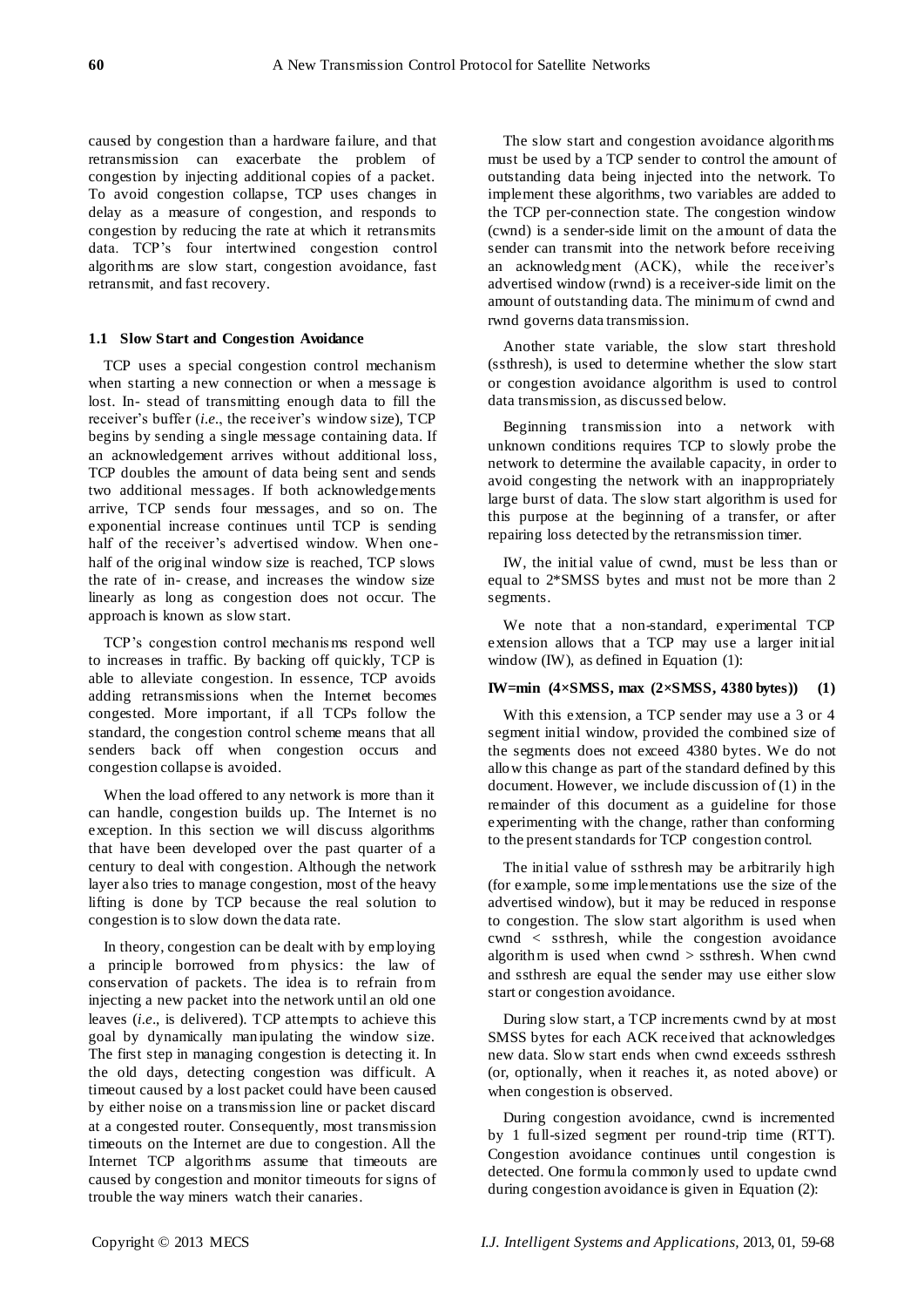### $c \text{wnd } + = \text{SMSS } \times \text{SMSS}/\text{cwnd}$  (2)

This adjustment is executed on every incoming nonduplicate ACK. Equation (2) provides an acceptable approximation to the underlying principle of increasing cwnd by 1 full-sized segment per RTT. (Note that for a connection in which the receiver acknowledges every data segment, (2) proves slightly more aggressive than 1 segment per RTT, and for a receiver acknowledging every-other packet, (2) is less aggressive)

Another acceptable way to increase cwnd during congestion avoidance is to count the number of bytes that have been acknowledged by ACKs for new data. (A drawback of this implementation is that it requires maintaining an additional state variable.) When the number of bytes acknowledged reaches cwnd, then cwnd can be incremented by up to SMSS bytes. Note that during congestion avoidance, cwnd must not be increased by more than the larger of either 1 full-sized Segments per RTT, or the value computed using Equation (2).

When a TCP sender detects segment loss using the re- transmission timer, the value of ssthresh must be set to no more than the value given in Equation (3):

## $ssthresh = max (FlightSize/2, 2 \times SMSS)$  (3)

As discussed above, FlightSize is the amount of outstanding data in the network.

Furthermore, upon a timeout cwnd must be set to no more than the loss window, LW, which equals 1 fullsized segment (regardless of the value of IW). Therefore, after retransmitting the dropped segment the TCP sender uses the slow start algorithm to increase the window from 1 full-sized segment to the new value of ssthresh, at which point congestion avoidance again takes over.

#### **1.2 Fast Retransmit/Fast Recovery**

To handle packet loss, transport protocols use positive acknowledgement with retransmission. Whenever a frame arrives intact, the receiving protocol software sends a small acknowledgement (ACK) message that reports successful reception, the sender takes responsibility for ensuring that each packet is transferred successfully. Whenever it sends a packet, the sending-side protocol software starts a timer. If an acknowledgement arrives before the timer expires, the software cancels the timer; if the timer expires before an acknowledgement arrives, the software sends another copy of the packet and starts the timer again. The action of sending a second copy is known as retransmitting, and the copy is commonly called a retransmission.

A TCP receiver should send an immediate duplicate ACK when an out-of-order segment arrives. The purpose of this ACK is to inform the sender that a segment was received out-of-order and which sequence number is expected. From the sender's perspective, duplicate ACKs can be caused by a number of network problems. First, they can be caused by dropped segments. In this case, all segments after the dropped segment will trigger duplicate ACKs. Second, duplicate ACKs can be caused by the re-ordering of data segments by the network (not a rare event along some network paths. Finally, duplicate ACKs can be caused by replication of ACK or data segments by the network. In addition, a TCP receiver should send an immediate ACK when the incoming segment fills in all or part of a gap in the sequence space. This will generate more timely information for a sender re- covering from a loss through a retransmission timeout, a fast retransmit, or an experimental loss recovery algorithm, such as NewReno.

The TCP sender should use the "fast retransmit" algorithm to detect and repair loss, based on incoming duplicate ACKs. The fast retransmit algorithm uses the arrival of 3 duplicate ACKs (4 identical ACKs without the arrival of any other intervening packets) as an indication that a segment has been lost. After receiving 3 duplicate ACKs, TCP performs a retransmission of what appears to be the missing segment, without waiting for the re- transmission timer to expire.

After the fast retransmit algorithm sends what appears to be the missing segment, the "fast recovery" algorithm governs the transmission of new data until a non-duplicate ACK arrives. The reason for not performing slow start is that the receipt of the duplicate ACKs not only indicates that a segment has been lost, but also that segments are most likely leaving the network (although a massive segment duplication by the network can invalidate this conclusion). In other words, since the receiver can only generate a duplicate ACK when a segment has arrived, that segment has left the network and is in the receiver"s buffer, so we know it is no longer consuming network resources. Furthermore, since the ACK "clock" is pre- served, the TCP sender can continue to transmit new segments (although transmission must continue using a reduced cwnd).

The fast retransmit and fast recovery algorithms are usually implemented together as follows:

- 1) When the third duplicate ACK is received, set ssthresh to no more than the value given in Equation (3).
- 2) Retransmit the lost segment and set cwnd to ssthresh plus 3\*SMSS. This artificially "inflates" the congestion window by the number of segments (three) that have left the network and which the receiver has buffered.
- 3) For each additional duplicate ACK received, increment cwnd by SMSS. This artificially inflates the congestion window in order to reflect the additional segment that has left the network.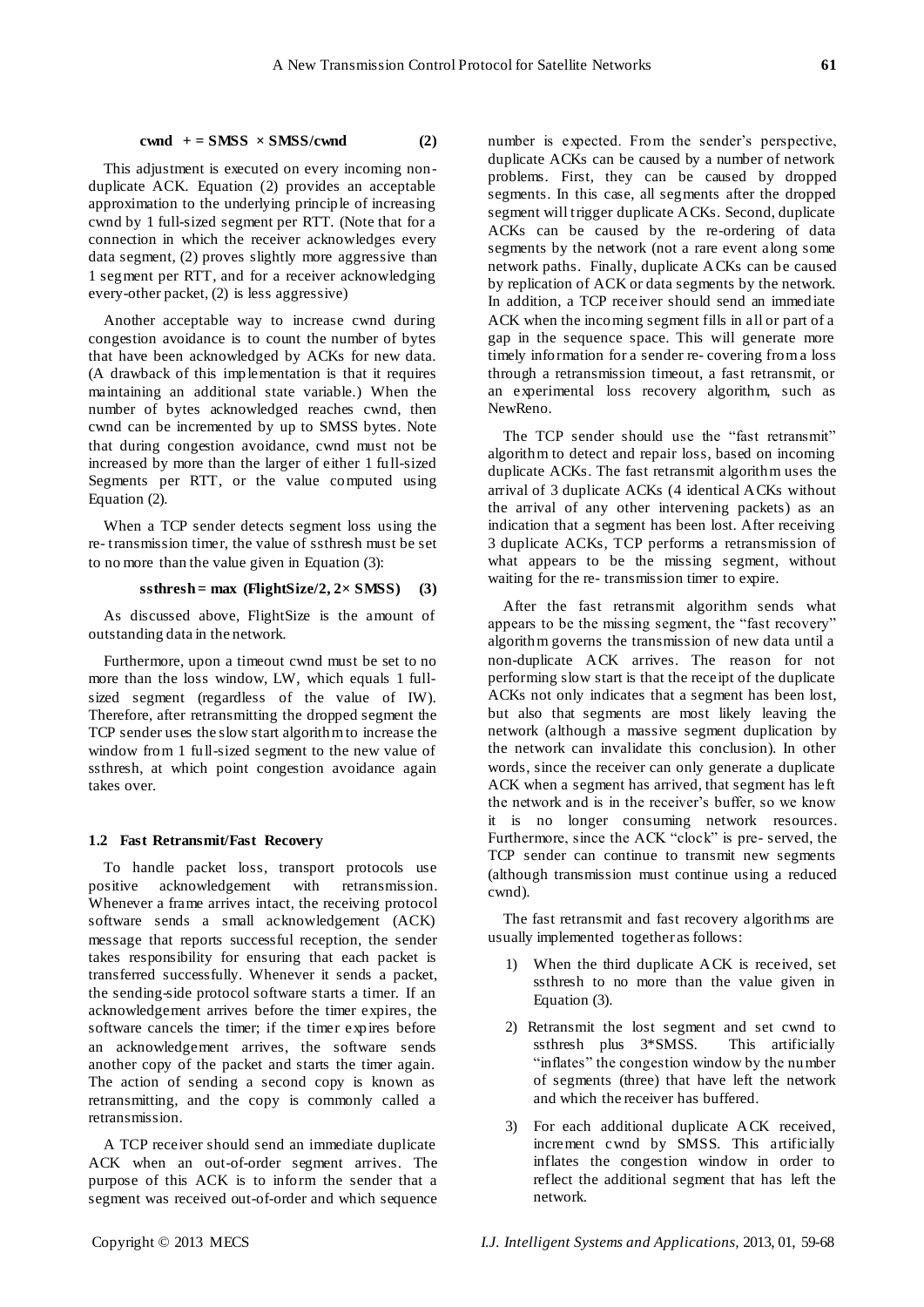- 4) Transmit a segment, if allowed by the new value of cwnd and the receiver"s advertised window.
- 5) When the next ACK arrives that acknowledges new data, set cwnd to ssthresh (the value set in step 1). This is termed "deflating" the window.

This ACK should be the acknowledgment elicited by the retransmission from step 1, one RTT after the retransmission (though it may arrive sooner in the presence of significant out-of-order delivery of data segments at the receiver).

Additionally, this ACK should acknowledge all the intermediate segments sent between the lost segment and the receipt of the third duplicate ACK, if none of these were lost.

How to improve the performance of TCP protocols in satellite network has become the focus. Through analyzing theoretical and experimental, the following are factors about TCP performance that impacted on by satellite channel:

# **1.3 Long Propagation Delay**

- The most throughput of TCP is restricted by RTT and Winmax. When most sending window value is 64Kbytes and RTT is 550 ms, the most throughput of TCP is only 1 Mb/s.
- The TCP congestion window increases very slowly in slow start and congestion avoiding stage so that TCP"s performance is not efficiency.

# **1.4 High Bit Error Rate**

- Sporadic Bit Error Rate is prime formation in GEO channel environment. TCP judge the network is in congestion state when BER occur in channel. So it not only reduces the efficiency of TCP transmission but also waste bandwidth available in satellite channel.
- $\triangleright$  When the satellite signal is obscured or multipath and eclipse become serious, it will occur unexpected Bit Error. All make TCP"s performance un- stable.

## **1.5 Link Bandwidth Asymmetry**

 $\triangleright$  The ACKs congestion that caused by narrow bandwidth in reverse channel result in throughput of forward link decline.

The satellite and network working group in Internet Engineering Task Force (IETF) have established some Request for Comments (RFC) [10], [11], [12] in order to improve TCP protocols performance in satellite

network. Many research organizations and institutions dedicate to this field, so a large number of new solutions are emerging. Now many TCP protocols solutions have been pro- posed that can be sort by TCP protocol modification program, other layers protocol modification program, agent design program and specialized transmission control protocol solutions program.

- 1) TCP protocol modification program adopts to expand the largest sending window, expand the initial sending window, TCP header compression, congestion instructions, T/TCP, multiple TCP connection, SACK and a NACK to adapt to satellite net- work data transmission.
- 2) Other layer protocols modification programs are concentrate to link layer include FEC and Auto- Retransmission mechanism. The principle of Auto- Retransmission mechanism is that it isolates TCP protocol duplication responses information when data loss and directly retransmits lost data in link layer. All of this to make TCP protocol believes satellite channel is without fault and the delay increased slightly. The shortage is redundant function between link layer and transport layer and the design of link layer is complex. In addition, it maybe results in waited overtime.
- 3) Agent solution program adopt agent manner (TCP- Spoofing, TCP-Splitting) [13], [14], [15] which refer to TCP-Spoofing, Snoop-TCP, TCP-Splitting and I- TCP. The core idea of agent manner is that it sends fake response information at satellite network gate-way so that the users can not detect the long propagation delay in satellite link.
- 4) Special transmission control protocol solutions include:

# Fast Start [16]

Fast start is instead of Slow Start strategy in connection beginning stage by adopting last link of TCP trans- mission window size and repeating the latest TCP trans- mission data rate. In order to avoid network congestion, the IP packet should be set with low priority, which is sent at beginning state.

# **TCP-Peach [17] and TCP-Peach+ [18]**

TCP-Peach protocol adopts to send "Dummy" data segment of redundancy data information to detect the available bandwidth in start and Retransmission-Restoration stage. In order to reduce the bandwidth occupied in reverse link, STP protocol send a periodic "POLL" packet to inquire the receiver about receiving the data situation.

#### **STP and STP+ [19]**

In order to reduce the bandwidth occupied in reverse link, STP protocol send a periodic "POLL" packet to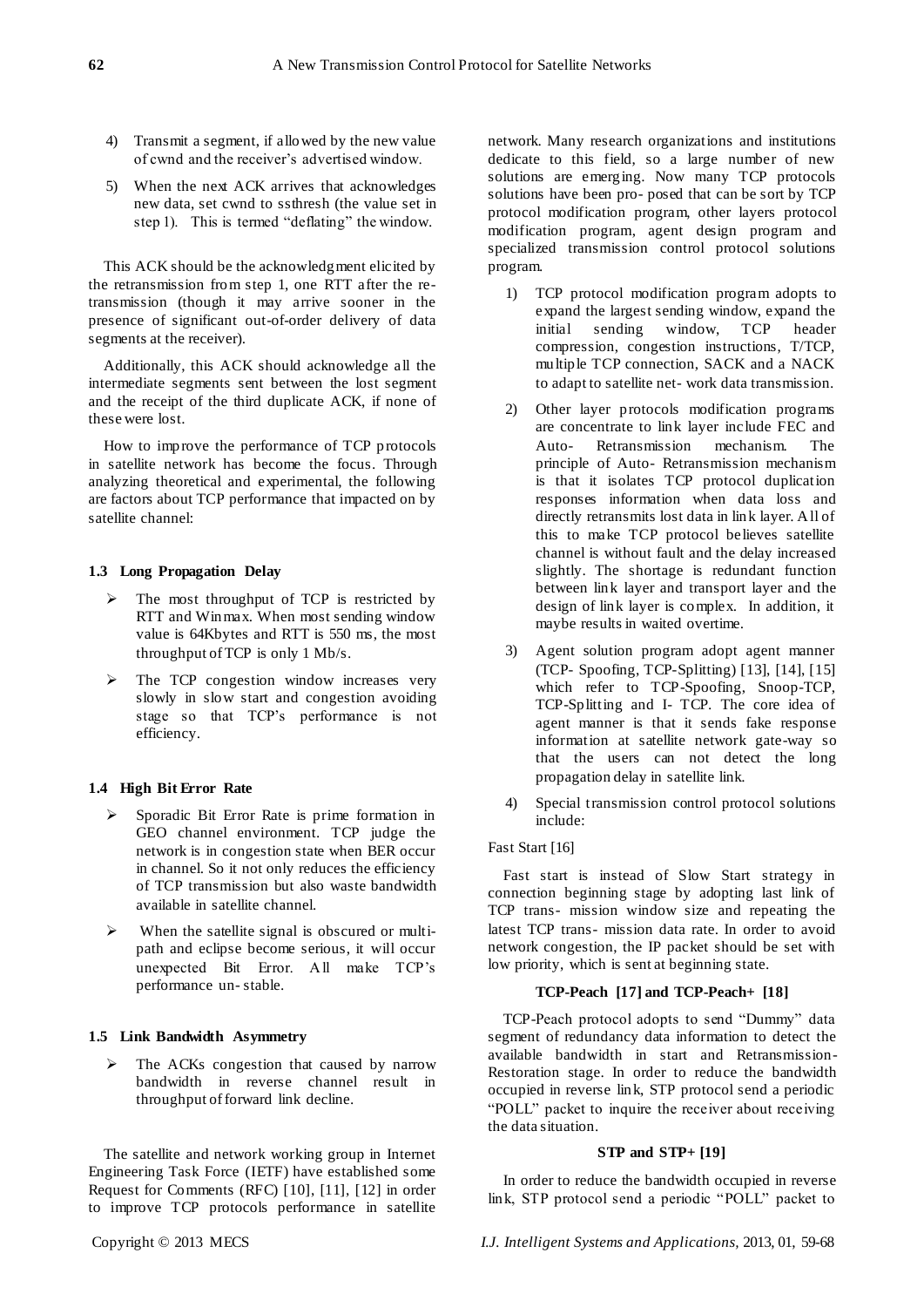inquire the receiver about receiving the data situation. Through periodic response and NACK, it reduces the occupied resources in backward bandwidth

# **XCP [20]**

It uses the congestion instruction method and adds the current congestion window value, the time for data return and back, the reservation bandwidth. In addition, it demands mid router to add algorithm and modify the reservation bandwidth information.

# **TCP-Westwood [21]**

In order to improve the network bandwidth utilization, TCP Westwood protocol achieves to estimate end-to-end available bandwidth through continuous monitoring the response information.

#### **II. Novel Protocol Module**

The Transmission Control Protocol (TCP) is the major transport protocol in the TCP/IP protocol suite. TCP provides application programs with a reliable, flow controlled, full-duplex, stream transport service. After requesting TCP to establish a connection, an application program can use the connection to send or receive data; TCP guarantees to deliver the data in order without duplication. Finally, when the two applications finish using a connection, they request that the connection be terminated.

TCP on one computer communicates with TCP on an- other computer by exchanging messages. All messages from one TCP to another use the TCP segment format, including messages that carry data, acknowledgements, and window advertisements, as well as messages used to establish and terminate a connection. Each TCP segment travels in an IP datagram.

In general, transport protocols use a variety of mechanis ms to insure reliable service. TCP has a particularly complex combination of techniques that have proven to be extremely successful. In addition to a checksum in each segment, TCP retransmits any message that is lost. To be useful in the Internet where delays vary over time, TCP"s retransmission timeout is adaptive TCP measures the current round-trip delay separately for each connection, and uses a weighted average of the round- trip time to choose a timeout for retransmission.

Novel protocol is composed with Super Start of sending client, congestion avoiding, distinguishing lost, congestion restoration strategy, discarded data strategy of router, and periodic response strategy of receiving terminal.

# **2.1 Novel Protocol Module and Architecture**

As shown in Figure 1, the sending terminal include following algorithm in novel protocol: super start, congestion avoiding, distinguishing lost, congestion restoration strategy and etc. The super start strategy has replaced the slow start strategy in TCP-Reno which is widely applied in current network and in TCP-New Reno. Distinguishing lost and congestion restoration are new strategies, but congestion avoiding is same as TCP-Reno, TCP-New Reno.



Fig. 1: A novel protocol architecture

# *2.1.1 Super Start Strategy*

Super start strategy is shown in Figure 2; the congestion window value of sending terminal is set half of the receiving window value of receiving terminal, *i.e*. cwnd = rwnd/2. Sending terminal send a TCP data segment every interval time *τ* and the priority of sending data segment are alternative switch. Interval time  $\tau$  is calculated in accordance with the following formula:

$$
\tau = 2 \text{ RTT}/\text{cwnd} \tag{4}
$$

| SuperStart()                                                                       |                                        |
|------------------------------------------------------------------------------------|----------------------------------------|
| \n $f$ \n                                                                          | \n $start = 1;$ \n $cwnd = rwnd/2;$ \n |
| \n $f = RTf/cwnd;$ \n                                                              |                                        |
| \n $for (i = 1 \text{ to rwnd})$ \n                                                |                                        |
| \n $if (pri = 1) pri = 0; else$ \n $pri = 1; send (Data\_Segment); wait(\tau);$ \n |                                        |
| \n $start = 0;$ \n $wait for ACK;$ \n                                              |                                        |
| \n $if (ACK arrives)$ \n                                                           |                                        |
| \n $f$ \n                                                                          | \n $cwnd = cwnd + num\_received;$ \n   |
| \n $f = RTT/cwnd;$ \n                                                              |                                        |

Fig. 2: Super start strategy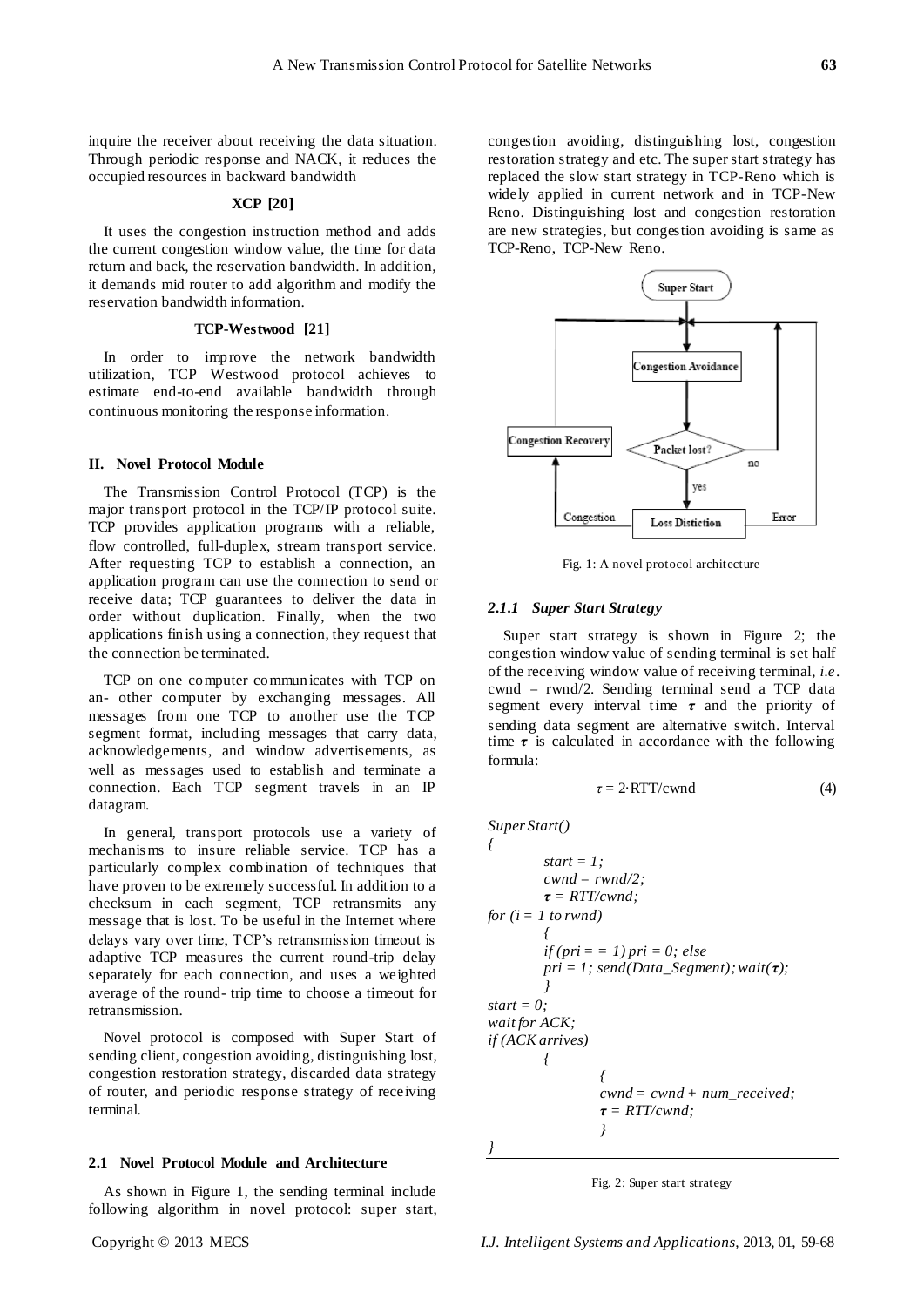The return time is estimated in link set up process. At this stage a priority bit ("pri") is stand for the priority of packet in IP header"s TOS segment, besides a state bit ("start") is stand for the state of sending data. The IP packet set with start  $= 1$  in super start stage and the sending terminal access to congestion avoiding state from ending super start strategy when receiving first M-NACK information. The later IP packet is sent with start= 0, in addition the receiver send an M-NACK every RTT.

The specific algorithm of super start strategy can be illustrated by following examples. Assuming that TCP segment begin to send data when  $t = 0$ , thereby the receiver receive first segment and begin to count time after about RTT/2. The receiving start to send the first M-NACK when  $t \approx 3$ ·RTT/2, *i.e.* after one RTT. After RTT/2, the receiver receives the M-NACK and increase by the number of cwnd data which are received by receiver. At the same time it ends the super start stage and enter to congestion avoiding state.

M-NACK include all state of receiver like hoping to get the maximum sequence value for segment, hoping to get the maximum sequence value of segment and packets lost list.

# *2.1.2 Distinguishing Lost Strategy*

The IP packet sent by alternating high and low priority with start  $= 0$  after accessing to congestion avoiding stage. The transmitter judge whether data are lost according to M-NACK information. As shown in Figure 3, when transmitter finds that data lost, it judges why data loss according to how many high and low priority packet lost.

```
Loss Distinction()
{
if(lost num = = 1)
   {
   pri = 1;
   send(Missing_Data);
   }
else
    {
   if((low-pri = = lost num) or (lost num > 
cwnd/2))
             {
      goto Congestion Recovery();
            }
else
   {
while(lost num > 0)
            {
        send(missing_packet);
     lost num = lost num - 1;wait(τ);
            }
       }
   }
```
*}*

Fig. 3: Distinguishing lost strategy

When congestion occurs in network, the router firstly discards the low priority data in queue. Liking Formula (5), the number of lost low priority packets is same as all lost packets.

$$
Low\_pri = lost\_num
$$
 (5)

When there is serious congestion in network and all low priority packets have been lost, the high priority packet will begin to discard. As shown in Formula (6), the number of lost packets is more than half of congestion window value.

$$
Loss\_num > \text{cwnd}/2 \tag{6}
$$

When above two situation occur, the transmitter considers the congestion occurs in network, so it adopts congestion restoration strategy. As shown in **Figure 4**, congestion window value has halved. It recounts interval time  $\tau$  and sends lost data in low and high priority interval time. After sending all lost data, it ends congestion restoration stage and accesses to congestion avoiding stage.

```
Congestion Recovery()
{
  if((now - last\_time) > = 2*RTT){
    cwnd = cwnd/2;
       last_time = now;
    τ = RTT/cwnd;
  }
  for(i = 1 to lost_num)
  {
       if(pri = = 1) pri = 0; else
    pri = 1; send(Missing_Data); wait(τ);
  }
}
```
Fig. 4: Congestion restoration strategy

The transmitter considers that data lost due to bit error except above two situations. As shown in **Figure 3**, the transmitter immediately sends lost data and the sending window value should not be changed. It access to congestion avoiding stage and send new data after sending all lost data.

When the network congestion situation is not serious and only a single packet loss, the whole network performance will not obviously decrease. Therefore, when finding a single packet loss, the transmitter considers that lost data are caused by bit error and will not reduce congestion window value.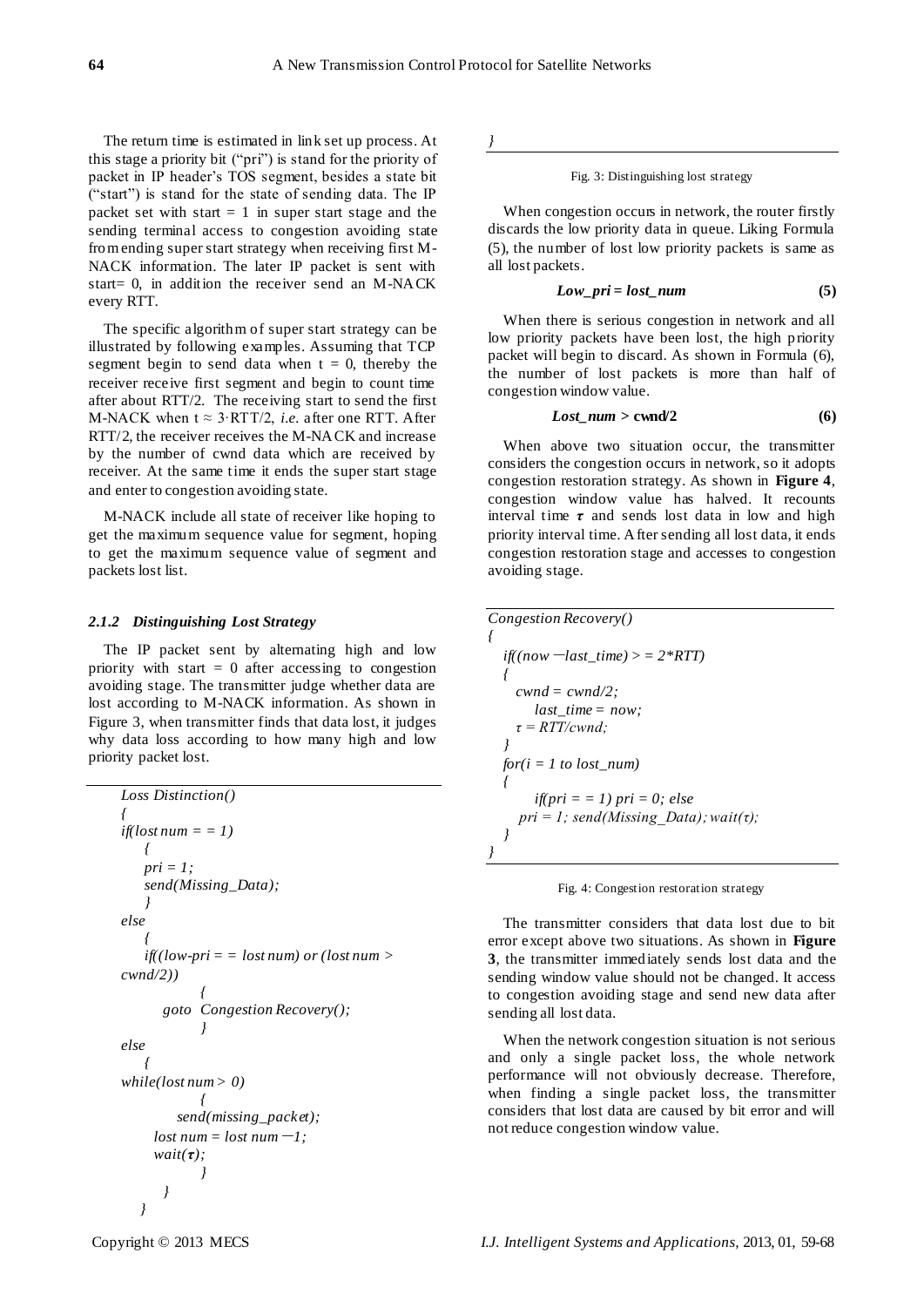# *2.1.3 Router Packet Discarded Strategy*

According to the priority ("pri") and state value ("start") of header, it can be sorted by four categories: 1) start = 1, pri = 0, 2) start = 1, pri = 1, 3) start = 0, pri = 0, 4) start= 0, pri = 1. When congestion occurs, router will

Apply following data discarded strategy like Figure 5.

```
Packet Drop()
{
   if (start = 1)
   {
   if (pri = 0)
     drop (packet);
   else
     drop (packet);
}
else
{
   if (pri = 0)
     drop (packet);
   else
     drop (packet);
}
```
Fig. 5: Data discarded strategy.

- 1) Firstly discarding low priority with high beginning packets, *i.e.* start = 1, pri = 0;
- 2) When the above packets can not be found, high priority with high beginning packets will be discarded, *i.e.* start = 1, pri = 1;
- 3) When high beginning packets are not exist, low priority with low beginning packets will be discarded, *i.e.* start = 0, pri = 0;
- 4) When above all packets are not exist, high priority with low beginning packets will be discarded, *i.e*. start = 0, pri = 1;

Due to the IP data header sent at super start stage with state value start  $= 1$ , router adopts above data discarded strategy which can avoid from data loss in other link caused by network congestion when new connection set up.

#### **III. Simulation and Analysis**

In order to compare with TCP-Reno, TCP-New Reno, TCP-Peach, TCP Westwood, XCP and STP protocols. We take advantage of the current popular NS-2 network simulation software to do simulation according to simulation topology proposed in literature user connect to synchronous satellites through ground gateway which can aggregate N connections. The capacity of gateway cache is 50 packets; the bandwidth of ground connection is 10 Mbits/s, the forward bandwidth (B*forward*)of satellite link is 10 Mbits/s, RTT is 550

ms, every TCP segment length is 1000 bytes, the receiving window value of receiver is 64 packets, simulation time is 1000 times than RTT, which is 550 s.

#### **3.1 The Performance of Single-link Comparison**

When only one link connects in network and reverse link bandwidth (B*backward*) is 10 Mbits/s, it sends files with different size and data trans mission time for every protocol. From Figure 6, we can see TP-S transmission time is shortest when file is less than 64 Kbytes and its trans- mission time is nearly same as TCP-Peach when file is more than 64 Kbytes. In the other protocols, STP trans- mission time is longest but TCP Westwood, TCP-NewReno and TCP-Reno all are same. Evidently, super start strategy of TP-S can quickly increase transmitter"s congestion window, thus the smaller files can be transmitted with short time.



Fig. 6: Compared performance of file transmission with single-link without bit error

When only one link connects in network, all the average throughput of forward link for every protocol is shown in Figure 7. Bit error is the only reason result in data lost in such situation. It can be seen from graph that TP-S protocol average throughput is 9.5 Mbits/s or so which is similar with others when the packet lost rate is less than  $10^{-4}$ . The throughput of STP protocol is lower. W ith packet lost rate is gradually increasing, TCP-Reno, TCP-NewReno, TCP-Peach, TCP Westwood, XCP and STP protocols' throughput decrease rapidly. When packet lost rate  $10^{-2}$ , the throughput of TCP-Reno, TCP-New Reno and STP only are 0.2 Mbits/s, TCP Westwood is 0.3 Mbits/s, XCP is 0.5 Mbits/s, TCP-Peach is 0.72 Mbits/s. But the performance of TP-S degrade slightly, whose throughput begin to decrease until packet lost rate is more than 10–3. When the packet lost rate as high as 10–2, throughput still remain at 0.8 Mbits/s level.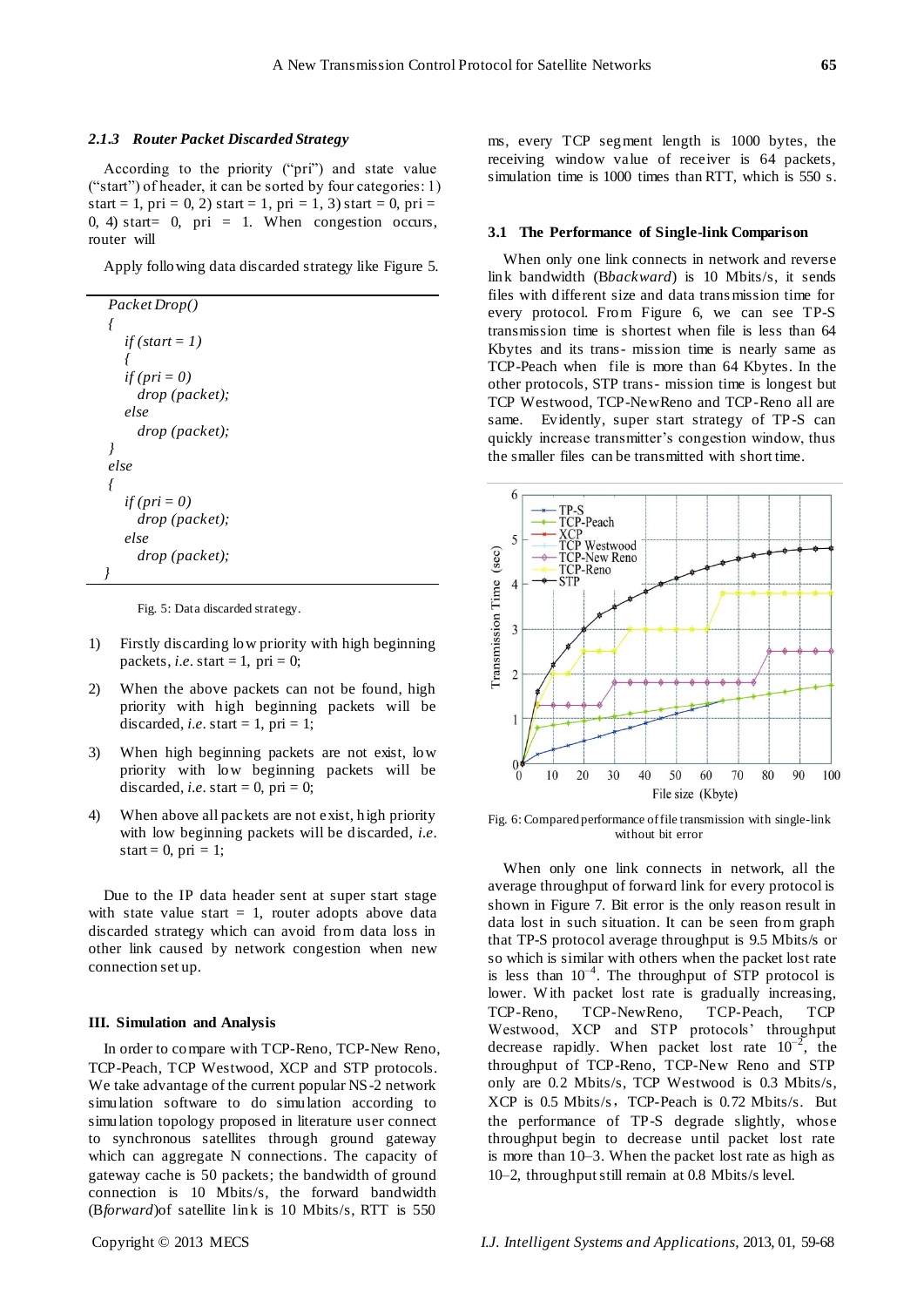

Fig. 7: Compared throughput of forward link in single- link with random bit error

We can see that the occupied backward bandwidth of TCP-Reno, TCP-NewReno, TCP-Peach, TCP Westwood and XCP protocols are more than 35 Kbits/s when the packet lost rate is less than 10–4. W ith packet lost rate is gradually increasing, backward bandwidth decrease. All backward bandwidth are more than 5 Kbit/s when packet lost rate is as high as 10–2. Due to adopt periodic sending response information strategy, STP and TP-S protocols backward bandwidth occupied mainly rely on sending periods. With packet lost rate growing, backward band- width of TP-S protocol increase slowly. When the packet lost rate is as high as 10–2, the backward bandwidth is not higher than 1 Kbits/s.

#### **3.2 The Performance of Multi-Link Comparison**

When the number of connection  $N > 20$ , there is not only link error but also congestion in network. It caused by network data maximum input rate is more than satellite forward link bandwidth. How to calculate Maximum input rate (*In*max) is shown in the following formula:

#### *In***max=***N·***rwnd***·***8/RTT (7)**

That can be deduced by above formula, when rwnd  $=64$ , RTT = 550 ms and *N* = 10, forward Link is at the saturation state, that is the utilization of forward link bandwidth will be maximum without congestion in network. When the number of connection  $N = 20$  and backward bandwidth B*backward* = 10 Mbits/s, the average throughput of forward link for every protocol is shown in Figure 8. It shows that throughput of TP-S is not the highest which value is close to 9 Mbits/s but lower than the TCP Westwood, STP and XCP protocol when packet lost rate is less than 10–4. But with increasing of packet lost rate, TP-S throughput has not declined. It has remained at close to 9 Mbits/s level, but the performance of other agreements are obviously decreased. When packet lost rate is 10–2, throughput of TCP-Reno, TCP-NewReno and STP is only about 3.5 Mbits/s. The throughput of XCP and TCP Westwood

protocols are 4.5 Mbits/s and 5.5 Mbits/s, even if TCP-Peach protocol is only 7.5 Mbits/s.



Fig. 8: Compared with the performance of forward link throughput in 20 connections with random error

# **3.3 The Performance of Backward Link Restricted Bandwidth Comparison**

When network connection number N=10, forward link is in saturation state and the average throughput of for- ward link for every protocols are shown in below. As can be seen from the graph, the performance of TCP-Reno, TCP-NewReno, TCP-Peach, TCP Westwood and XCP protocols are impacted by congestion of backward link response information. When backward link bandwidth is 200 Kbits/s, throughputs of these protocols are only about 8 Mbits/s. With backward link bandwidth is continuous declining; the congestion of response information become serious and throughput of forward link also decline. When backward link bandwidth is only 50 Kbits/s, performance of protocol drop to less than 6 Mbits/s. As backward link bandwidth which TP-S and STP need is much less than 50 Kbits/s, especially TP-S protocol only need 5Kbits/s, the performance of forward link will not be impacted by backward link bandwidth for TP-S and STP protocols, throughput of TP-S maintain at 9.5 Mbits/s or so. When network connection number  $N=10$ , the situation of backward link bandwidth occupied for every protocols are shown in Figure 9.



Fig. 9: Compared with throughput of forward link under backward link bandwidth restricted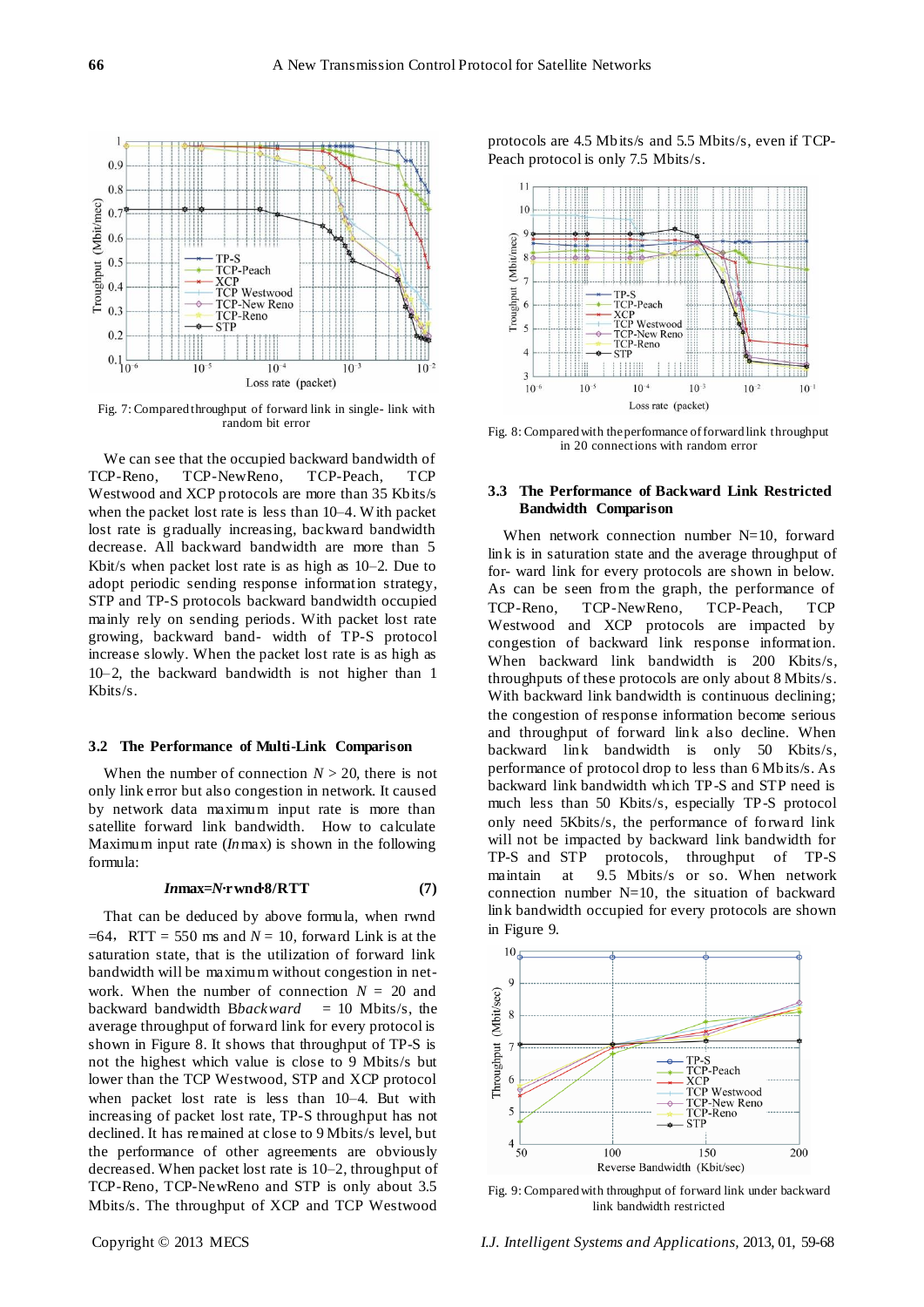#### **IV. Conclusions**

In order to resolve the problem that TCP protocols has poor performance in satellite network, the paper pro- posed a novel satellite network transmission control protocol. The protocol adopts a novel window growth strategy to accelerate the speed of increasing congestion window after connection established. In order to distinguish specific reasons for data lost, the protocol adopts interval sending strategy for different priority IP packets and judges network performance according to data lost.

In addition, periodic sending response information strategy is used in this protocol to solve bandwidth asymmetry problem in forward and backward satellite link. Compared with TCP protocols and some satellite net- work transmission control protocols proposed in recent year through simulation, the protocol not only can obviously enhance the throughput of forward link but also greatly reduces the bandwidth occupancy rate in back- ward link. Main feature of the protocol is that it adopts different priority data interleaving sending principle to send data. Super start can rapidly enhance sending rate at the beginning of connection. Data lost judgment and congestion restoration strategy can effectively distinguish the specific reasons for data lost and take related transmission rate control strategy. Periodic sending response strategy can reduce occupancy for backward link bandwidth to solve satellite link bandwidth asymmetry problem. Router adopts a simple and easy data discarded strategy with different priority. The protocol can rapidly enhance sending rate at the beginning of connection and effectively distinguish reasons for data lost. It maintains very high throughputs of forward link in channel environment with random and unexpected error. Backward link bandwidth occupied with rare resource can solve the asymmetry problem of satellite link bandwidth. Router algorithm is simple, low design requirements and facility realization in network.

#### **References**

- [1] V. Jacobson, "Congestion Avoidance and Control", *Computer Communication Review*, Vol. 18, No. 4, 1988, pp. 314-329. doi:10.1145/52325.52356
- [2] M. Allman, V. Paxson and W. Stevens, "TCP Congestion Control", RFC 2581, 1999, pp.1-5
- [3] S. Floyd and T. Henderson, "The NewReno Modification to TCP's Fast Recovery Algorithm", RFC 2582, 1999.
- [4] C. Partridge and T. Shepard, "TCP/IP Performance Over Satellite Links", *IEEE Network Magazine*, Vol. 11, No. 5, 1997, pp.44-49. doi:10.1109/65.620521
- [5] A. Jamalipour and T. Tung, "The Role of Satellites in Global IT: Trends and Implications",

*Personal Communications, IEEE*, Vol. 8, No. 3, 2001. pp. 5-11.

- [6] M. Allman, D. Glover and L. Sanchez, "Enhancing TCP Over Satellite Channels Using Standard Mechanisms", RFC 2488, 1999
- [7] T. V. Lakshman and U. Madhow, "The Performance of TCP/IP for Networks with High Bandwidth-Delay Products and Random Loss", *IEEE/ACM Transactions on Networking*, Vol. 5, No. 3, 1997, pp. 336-350. [doi:10.1109/90.611099](http://dx.doi.org/10.1109/90.611099)
- [8] E. Lutz, *et al*., "The Land Mobile Satellite Communication Channel Recording, Statistics, and Channel Mode", *IEEE Transactions on Vehicular Technology*, Vol. 40, No.2, 1991, pp. 375-386. [doi:10.1109/25.289418](http://dx.doi.org/10.1109/25.289418)
- [9] H. Balakrishnan, V. Padmanabhan and R. Katz, "The Effects of Asymmetry on TCP Performance", *Proceedings of the* 3*rd ACM/IEEE Mobile Computing Conference*, Budapest, 26-30 September 1997, pp. 77-89.
- [10] J. Border, M. Kojo and J. Griner, "Performance" Enhancing Proxies Intended to Mitigate Link Related Degradations", RFC 3135, June 2001.
- [11] M. Allman, S. Dawkins and D. Glover, "On going TCP Research Related to Satellites", RFC 2760, 2000
- [12] M. Mathis, J. Mahdavi and S. Floyd, "TCP Selective Acknowledgment Options", RFC 2018, 1996.
- [13] H. Balakrishnan, S. Seshan, E. Amir and R. H. Katz, "Improving TCP/IP Performance Over Wireless Net- works", *Proceedings of ACM Mobile computing*, California, 13-15 November 1995, pp. 2-15.
- [14] M. Mario, R. Michele and M. Giacomo, "PETRA: Performance Enhancing Transport Architecture for Satellite Communications", *IEEE Journal on Selected Areas in Communications*, Vol. 22, No. 2, 2004, pp. 320-332. [doi:10.1109/JSAC.2003.819981](http://dx.doi.org/10.1109/JSAC.2003.819981)
- [15] M. Luglio, *et al*., "On-Board Satellite "Split TCP" Proxy", *IEEE Journal on Selected Areas in Communications*, Vol.22, No.2, 2004, pp. 362-370.
- [16] V. N. Padmanabhan and R. Katz, "TCP Fast Start: A Technique for Speeding Up Web Transfer", Proceedings of *IEEE GLOBECOM'98 Internet*, Sydney, Nov. 1998, pp. 41-46.
- [17] I. F. Akyildiz, M. Giacomo and P. Sergio, "TCP-Peach: A New Congestion Control Scheme for Satellite IP Net-works", *IEEE/ACM Transactions on Networking*, Vol. 9, No. 3, 2001, pp. 307-321.
- [18] I. F. Akyildiz, X. Zhang, and J. Fang, "TCP-Peach+: Enhancement of TCP Peach for Satellite IP Networks", *IEEE Communications Letters*, Vol.

Copyright © 2013 MECS *I.J. Intelligent Systems and Applications,* 2013, 01, 59-68